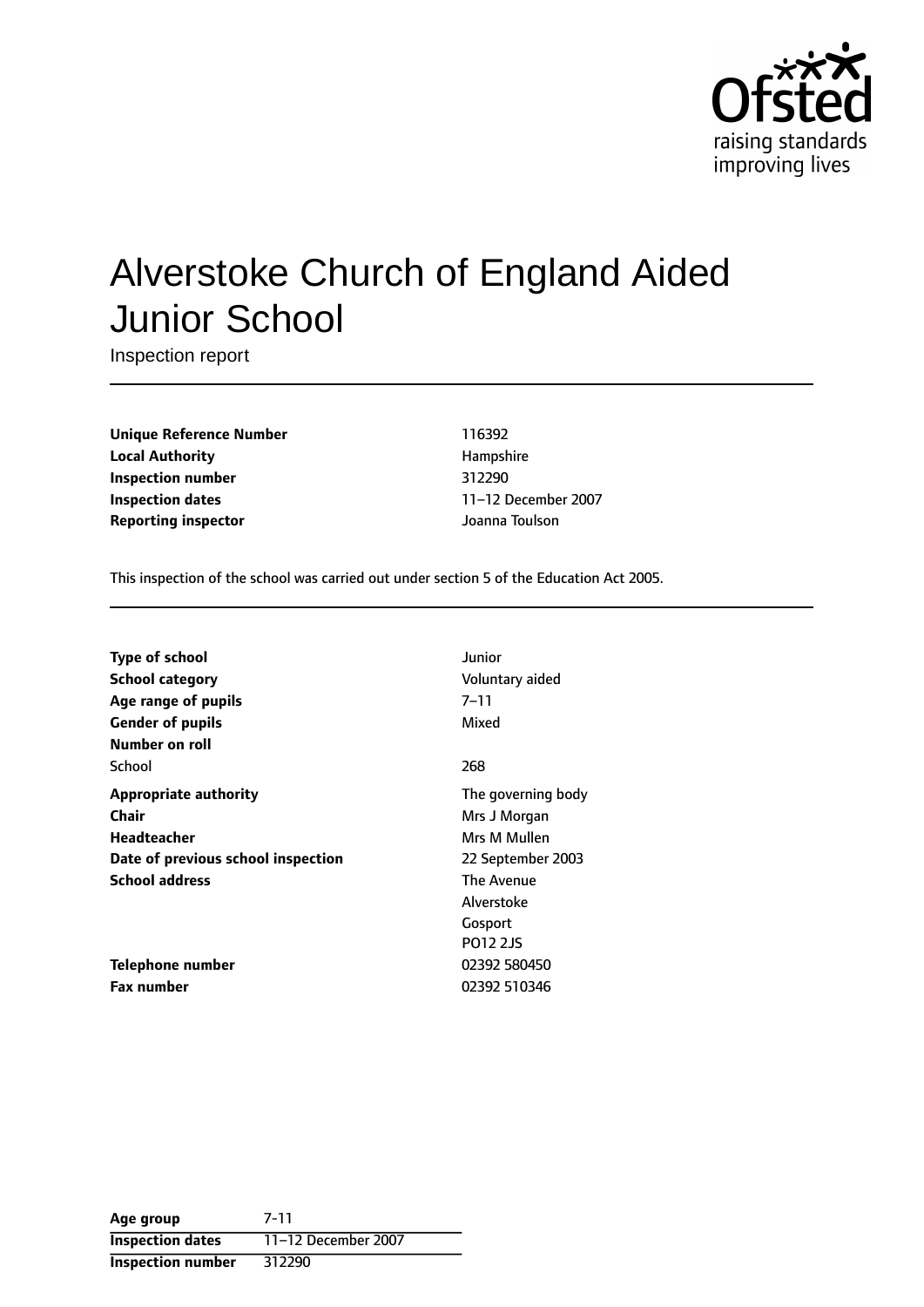© Crown copyright 2007

.

#### Website: www.ofsted.gov.uk

This document may be reproduced in whole or in part for non-commercial educational purposes, provided that the information quoted is reproduced without adaptation and the source and date of publication are stated.

Further copies of this report are obtainable from the school. Under the Education Act 2005, the school must provide a copy of this report free of charge to certain categories of people. A charge not exceeding the full cost of reproduction may be made for any other copies supplied.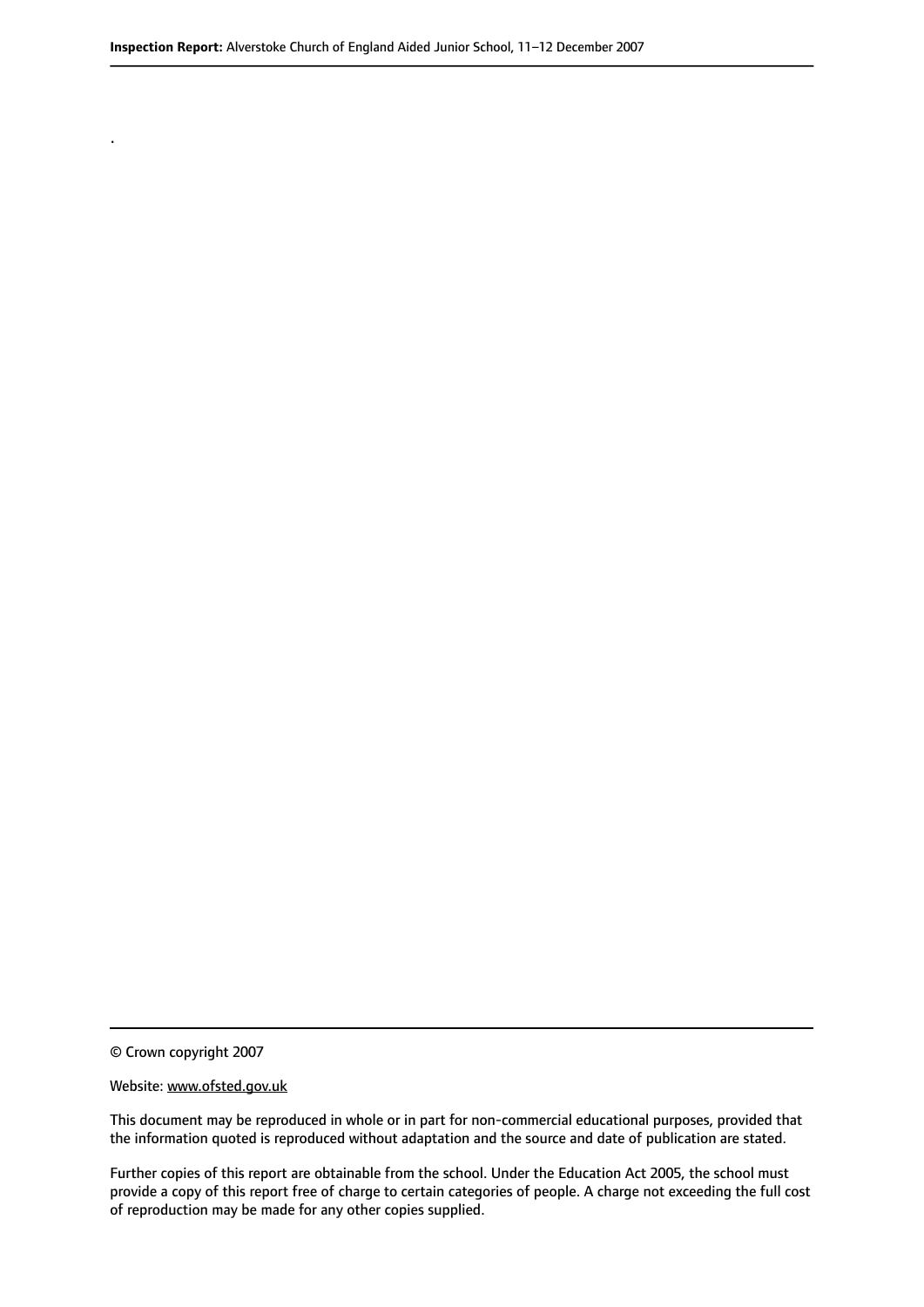## **Introduction**

The inspection was carried out by two Additional Inspectors and one of Her Majesty's Inspectors.

#### **Description of the school**

Most pupils join from the local infant school. Most pupils are from White British backgrounds. Few pupils are eligible for free school meals. The school has achieved the Healthy Schools award and is working towards the enhanced status. The number of pupils with learning difficulties or disabilities is broadly in line with the numbers found in schools nationally.

#### **Key for inspection grades**

| Grade 1 | Outstanding  |
|---------|--------------|
| Grade 2 | Good         |
| Grade 3 | Satisfactory |
| Grade 4 | Inadequate   |
|         |              |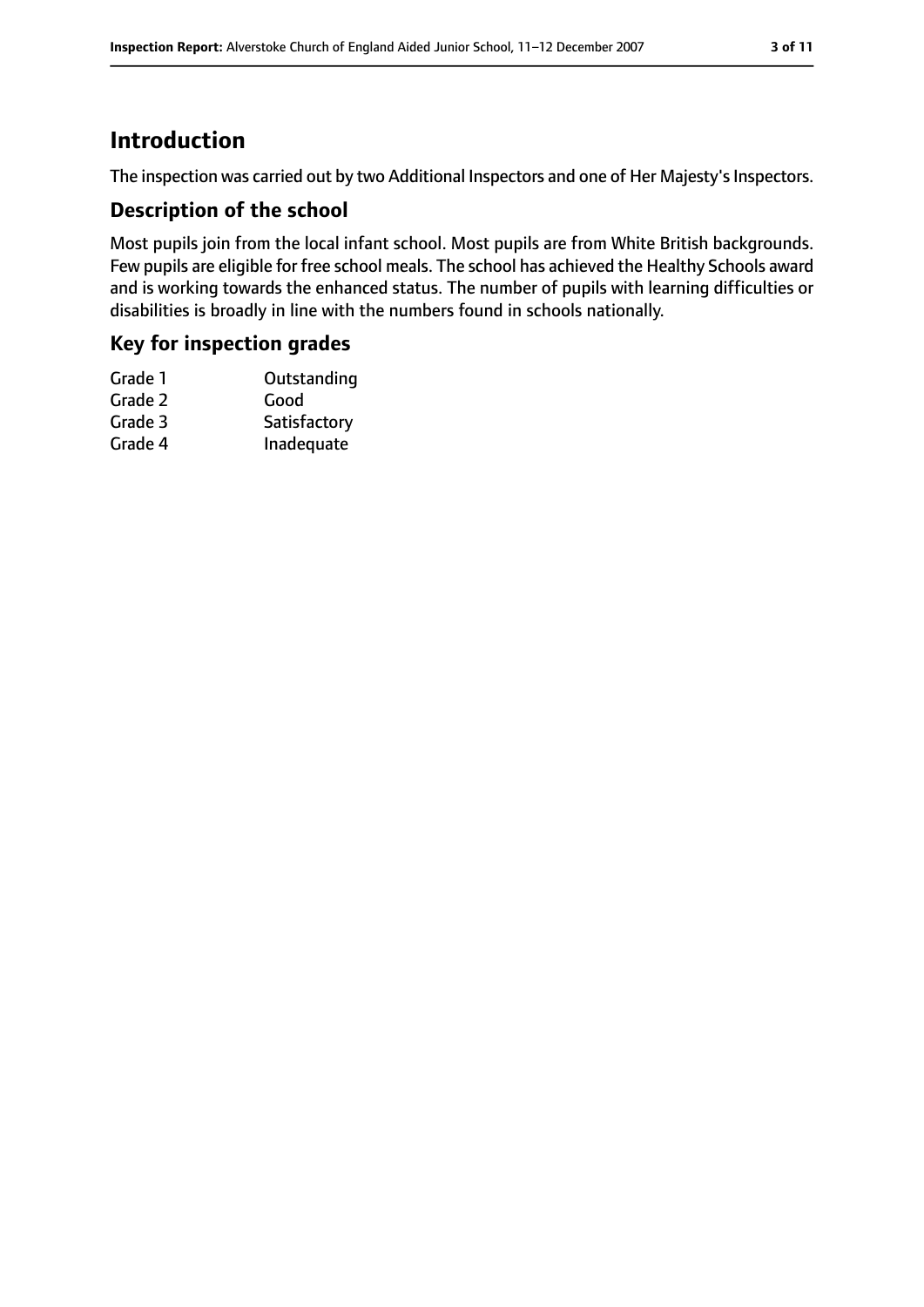## **Overall effectiveness of the school**

#### **Grade: 2**

Alverstoke Junior School is a good school with outstanding features.

By the time pupils leave the school at the end of Year 6, they reach standards that are significantly above those reached by pupils nationally. This, together with good personal development, prepares them well for their secondary education. Pupils make good progress from their starting points because of the good teaching they receive. Progress from year to year is, however, inconsistent with the older pupils making the most progress.

The very good care and support that staff show towards the pupils is echoed in the way in which the pupils treat each other. Behaviour is good. Pupils are kind to each other and play well together in the playground. There is a very real sense of community in the school, which pupils and parents appreciate. A parent said, 'They really make learning fun and there is a great community spirit.'

Pupils enjoy school and speak enthusiastically about the varied and rich experiences that it offers. Visits to the locality, including a residential visit in Year 6, contribute a great deal to the personal development of pupils. Experts in the community, including musicians and artists, are used well to enrich the curriculum. The school provides an excellent range of extra curricular activities which pupils and parents value. As a parent said, 'There are excellent opportunities at the school. The music opportunities are very good, as are those for sport and other clubs.' Pupils have an outstanding commitment to being healthy. The take-up of the excellent range of sports and games activities after school is very high.

The school provides a safe, secure environment within a broadly Christian ethos. Pupils are proud of their school and look after it. The school has a strong ethos of involvement with and support by parents who are very much involved with school life. The school works well with the local community and, as a voluntary aided school, has especially strong links with the local church. The day before the inspection, Christmas lunch at the school was enjoyed by nearly 600 people, including pupils, their families and members of the local community.

Whilst some teaching is satisfactory, the quality of teaching and learning in the school is good overall. In the most effective lessons, pupils make good progress because of good teaching which matches the needs of individual pupils. Teachers make learning exciting and pupils respond well. Where teaching is less effective, teachers do not take sufficient account of the needs of pupils with different abilities.

The school rightly judges its effectiveness to be good and has identified key strengths and weaknesses. The plans that the school have in place identify appropriate areas for improvement but are not sharply linked to pupil achievement. The lack of clear measures by which progress can be judged hinders the school's ability to evaluate how well it is doing towards achieving its aims.

The school is well placed to become even better. The headteacher provides good leadership. She has successfully built a strong, committed team of staff who are determined to ensure that all pupils make the progress they should.

### **What the school should do to improve further**

- Raise the quality of teaching to the best in the school.
- Ensure all school planning has clear measures to show its impact on pupils' progress.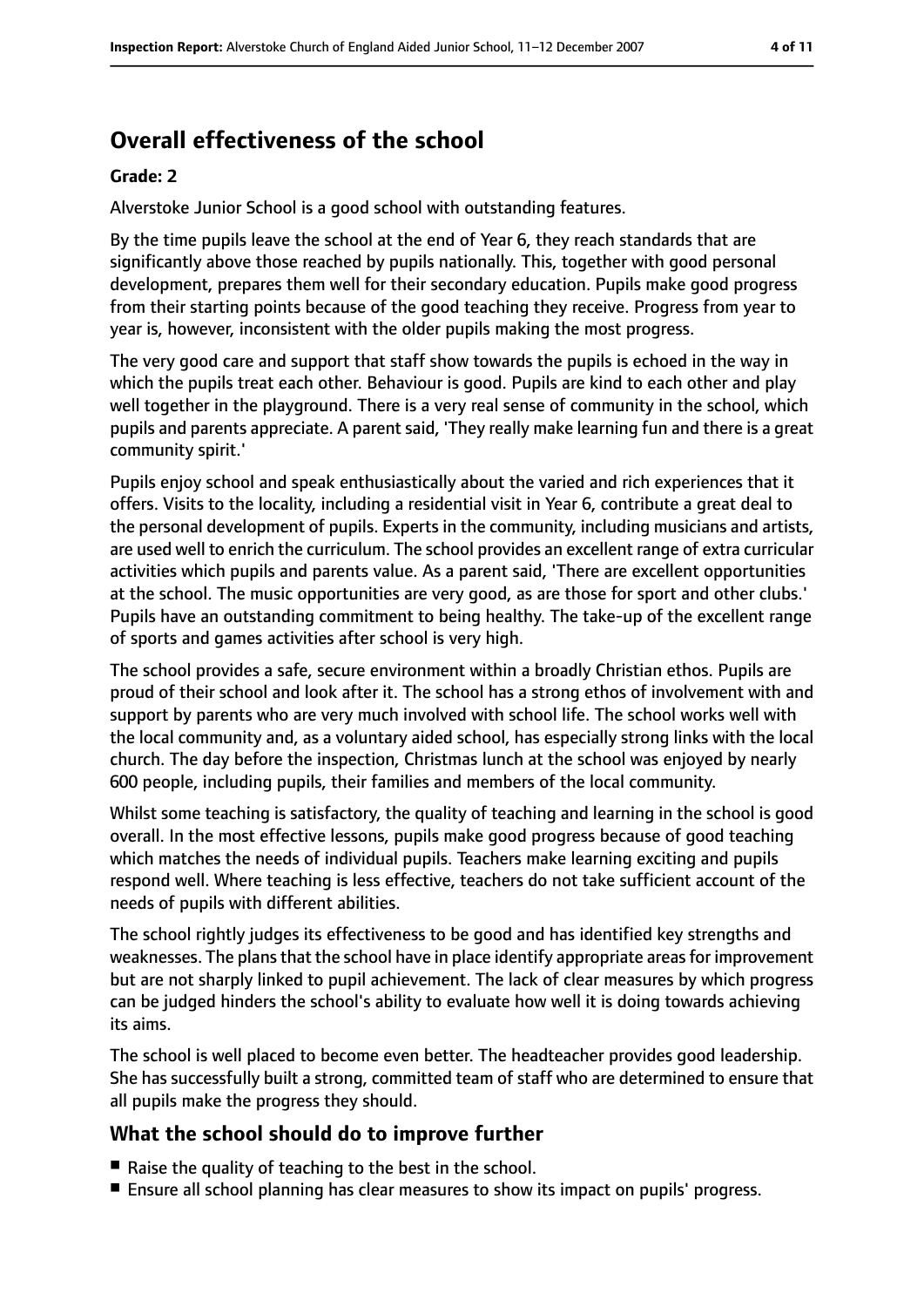## **Achievement and standards**

#### **Grade: 2**

Pupils join the school with standards in English, mathematics and science which are broadly in line with those found nationally although pupils' speaking and listening skills are well above average. In 2007, pupils at the end of Year 6 reached standards which were well above the national average in English, mathematics and science. Following a focus on improving standards for the more able in English, a significant number of pupils achieved the higher Level 5 although boys did less well than girls at the higher levels for writing. The school is now taking appropriate steps to support the more able boys in their writing.

Pupils make good progress from their starting points in Year 3. Year on year progress is, however, inconsistent with most progress being made by the older pupils. Pupils with learning difficulties or disabilities make good progress because of the good support they receive.

## **Personal development and well-being**

#### **Grade: 2**

The school promotes good spiritual, moral, social and cultural development. Pupils are proud of their school and enjoy all that it offers. They are considerate to each other, work co-operatively and behave well. The school is now developing systems and procedures with other agencies to support even better behaviour management to match the complex needs of a very small minority of pupils. Pupils appreciate the 'buddy benches' in the playground where they can sit if they need someone to play with. The school encourages pupils to take part in the community through concerts and visits to the local church. Pupils feel safe in the school and know who to go to when they feel troubled or upset. Bullying is rare and, when it happens, it is dealt with promptly and effectively. The school site is secure and safe. Pupils are aware of why they should eat healthy food and exercise regularly. To this end the school has outstanding provision for sports and physical exercise which include swimming, tennis and dance. There are high take up rates for all these activities. As one pupil said, 'You keep really fit and healthy'. The school has the Healthy Schools Award and is committed to achieving enhanced status in 2008. Pupils have appropriate information regarding sex education and substance misuse. The elected members of the school council make an effective contribution to the running of the school. Pupils are given responsibilities in classes and around the school by, for example, setting up for assembly and answering the telephone at break times.

# **Quality of provision**

### **Teaching and learning**

#### **Grade: 2**

The quality of teaching and learning ranges from satisfactory to outstanding and is good overall.

Classrooms are bright and inviting with stimulating displays that reflect the high standard of work across a wide range of subjects. Good information that supports pupils' learning is evident in every classroom.

In the best lessons, teachers set challenging activities which make pupils think, are practical, investigative and exciting. Teachers make sure that these activities are matched to the needs of individual pupils and this results in pupils making good progress. Interactive whiteboards are used well to illustrate exciting images. For example, in a Year 6 science lesson the teacher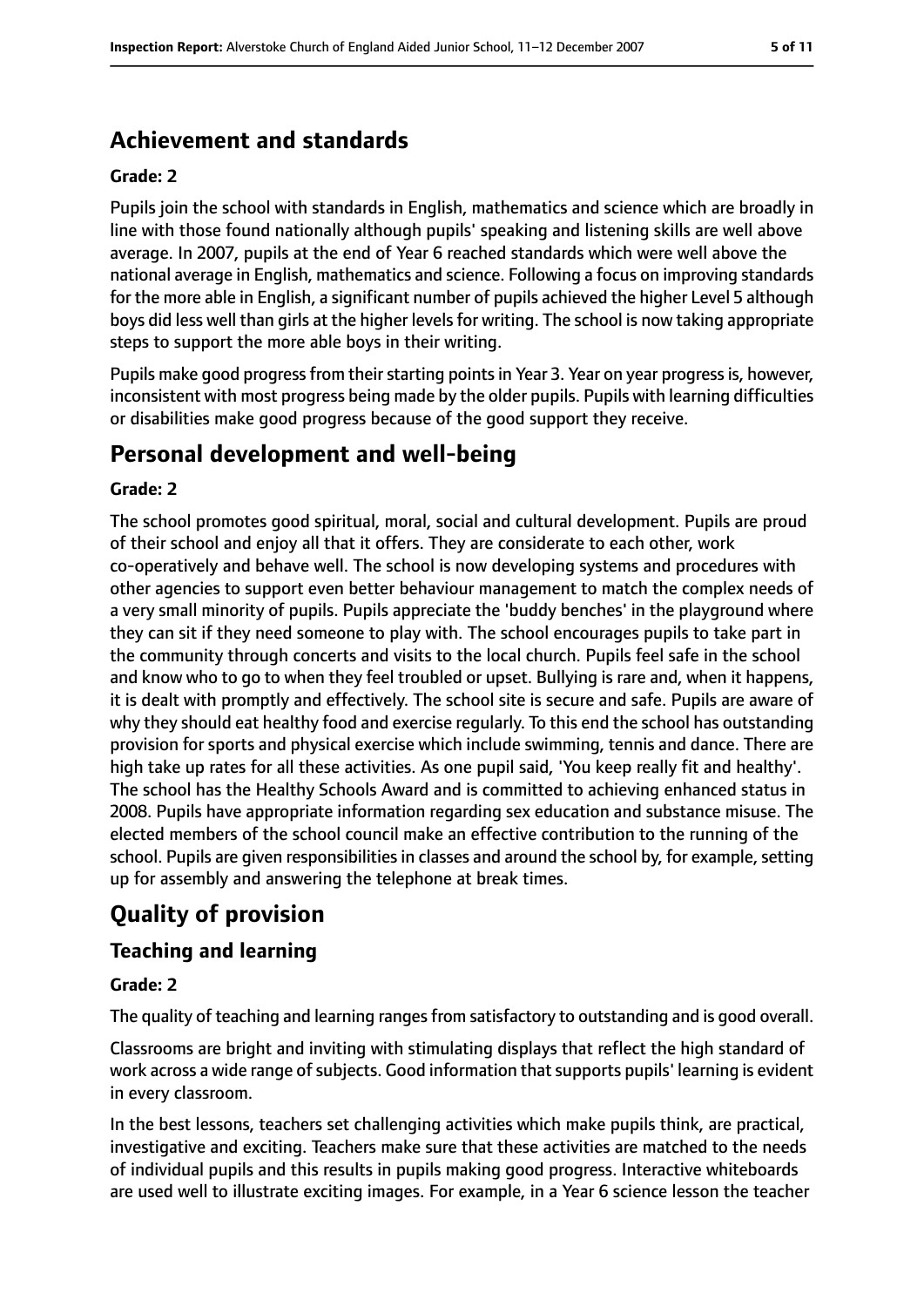made effective use of photographs of the Earth and moon. Pupils are encouraged to assess their own work. In one lesson, pupils marked their own poems about a Christmas tree and were able to highlight areas where they had been successful as well as where they could improve.

Where teaching is less effective, pupil progress in hindered because work is not well matched to pupils' needs. This is because some planning does not take account of assessment information and does not clearly identify what pupils of different abilities will learn. This results in the less able pupils not understanding the teacher's explanation and the more able pupils only moving on to more challenging work after completing the same work as the rest of the class.

Teaching assistants work effectively to support individual pupils and groups.

#### **Curriculum and other activities**

#### **Grade: 2**

The school is currently reviewing what pupils learn to ensure that pupils experience a rich, relevant and exciting curriculum. For example, the recently revised science curriculum provides good opportunities for practical and investigative work. A distinctive feature of the curriculum is the focus on philosophy which is taught well, supports pupils' understanding of their rights and responsibilities and develops their capacity for logical thinking. Music is a strong feature of the school with pupils having opportunities to learn a musical instrument, play in the school orchestra or sing in choirs. There is good provision for French and physical education which are taught by specialist teachers. Pupils are developing good ICT skills and using these well to support their learning across the curriculum. The programme of visits and visitors makes learning fun. The school uses its grounds and the locality well. For example, pupils benefit from a residential school journey in Year 6 to the Isle of Wight. Other events, such as the Tudor Music Day, the Environment Day and visits by the Bournemouth symphony orchestra add a richness to pupils' school experiences. The opportunities provided through extra curricular activities are outstanding. They include a large range of sports, Spanish, drama, sewing, a book club and a wildlife club as well as a computer club for girls.

#### **Care, guidance and support**

#### **Grade: 2**

There is a strong ethos of care in the school. This is shown in the warm relationships amongst pupils and between pupils and school staff. A specially trained learning support assistant and family link worker provide good support for vulnerable pupils. The school has effective safeguarding procedures and child protection arrangements. Governors ensure that the school meets statutory health and safety requirements including risk assessments for school trips. Work is well marked by teachers, with useful guidance to pupils about how to improve their work. Most pupils know what they need to learn next. Arrangements for transfer from the feeder infant school are good. Transition to the linked secondary school is also good with Year 6 and Year 7 pupils taking part in a joint musical production.

## **Leadership and management**

#### **Grade: 2**

Leadership and management are good. The headteacher provides good leadership and is supported by effective senior leaders. The headteacher has successfully established a team of staff who work well together and have a shared understanding of pupils' achievement, personal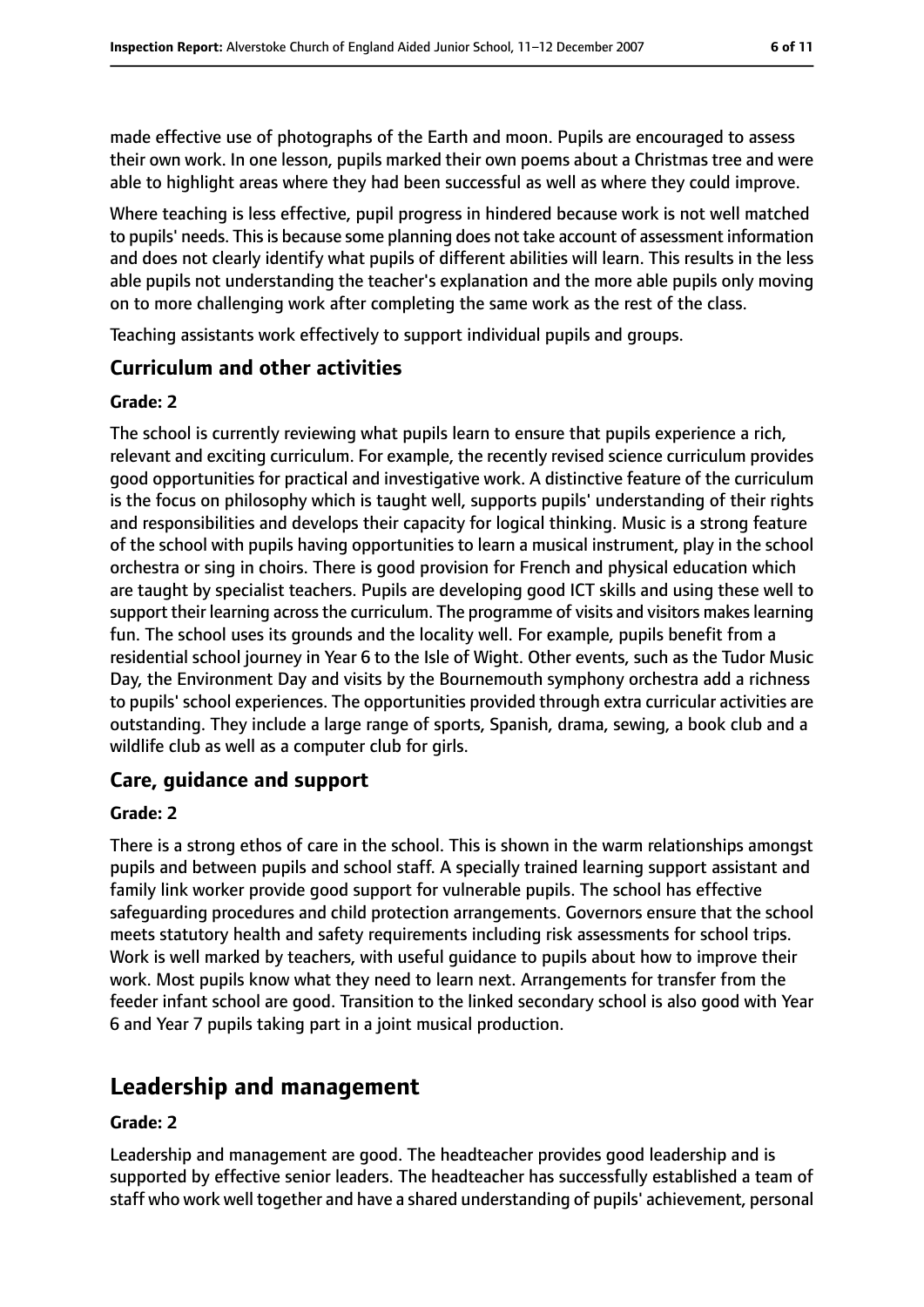development and well-being. Leaders monitor how well pupils are doing and they use this information well to provide effective additional support to pupils who are not making the progress they should. Self-evaluation is accurate and there is a clear cycle of monitoring, including lesson observations. Governors know the strengths and weaknesses of the school and provide good levels of support. Although the school has action plans for improvement in the short and longer terms, these are not sufficiently linked to pupil achievement and do not identify clear measures against which the school can either evaluate success or monitor progress. Leaders manage finances wisely, successfully ensuring that expenditure contributes to the good achievement and personal development of all. The headteacher has developed an effective leadership team which is focused on improving the rate of progress for all pupils and as a result there is a good capacity to improve.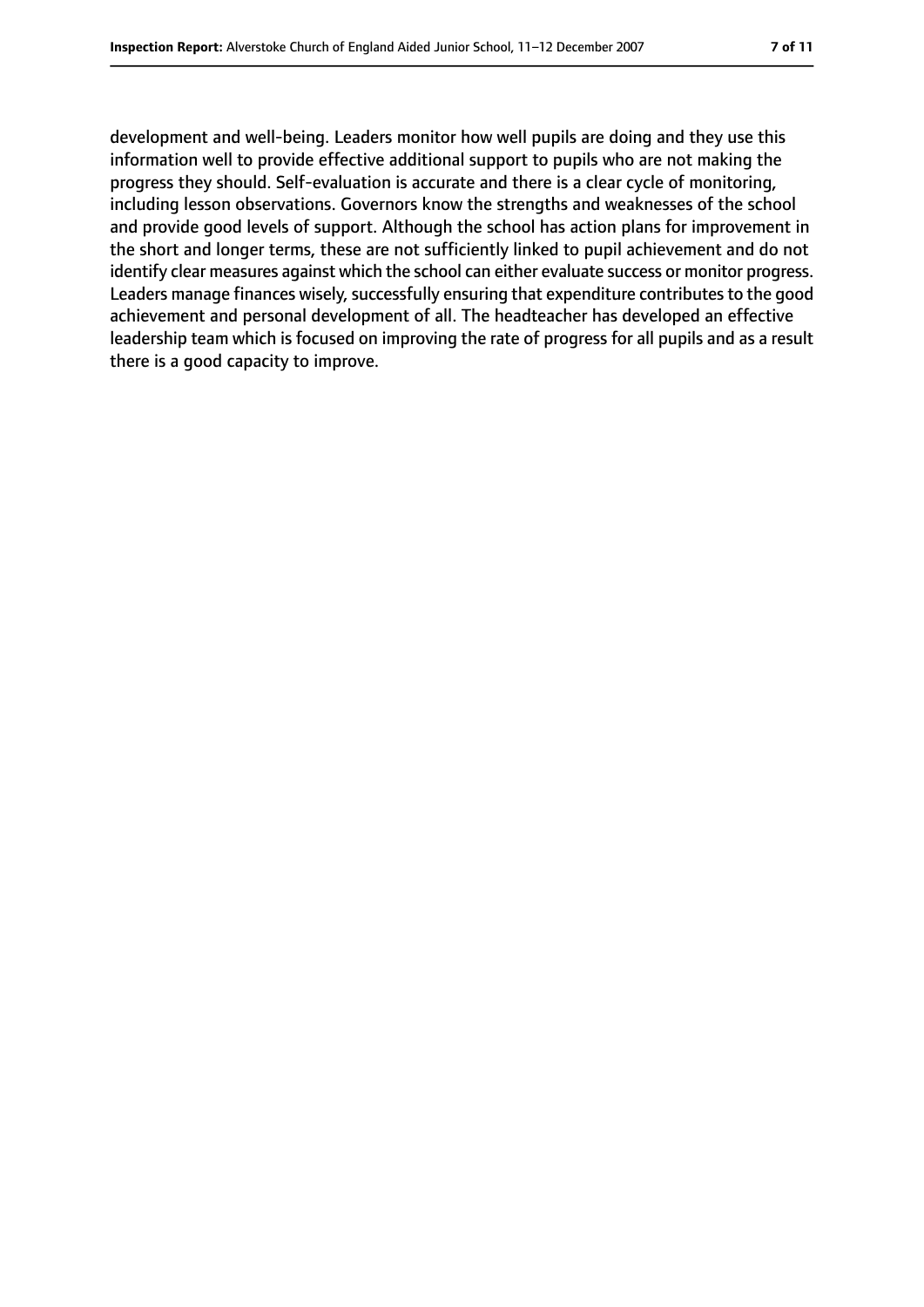**Any complaints about the inspection or the report should be made following the procedures set out in the guidance 'Complaints about school inspection', which is available from Ofsted's website: www.ofsted.gov.uk.**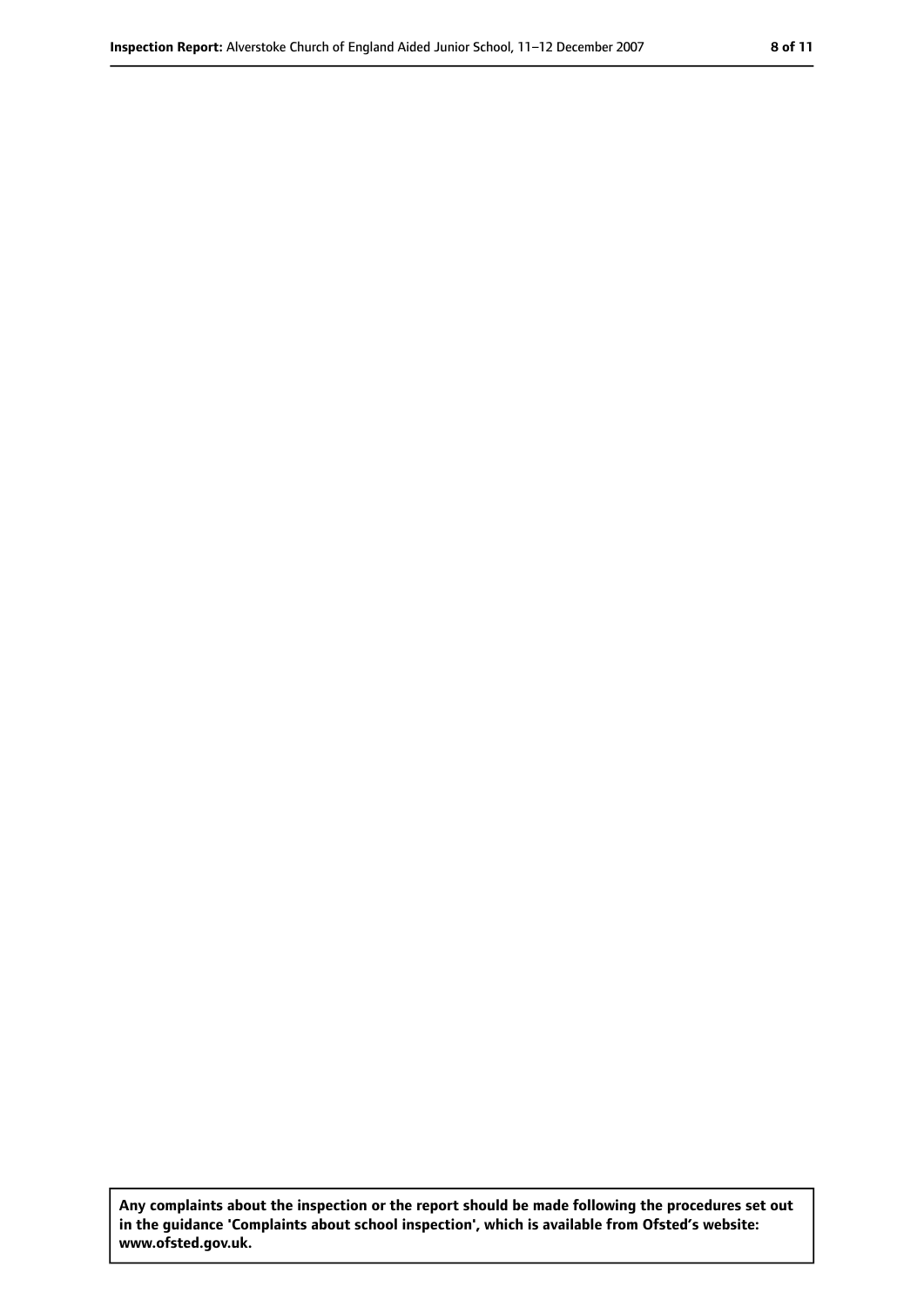## **Inspection judgements**

| Key to judgements: grade 1 is outstanding, grade 2 good, grade 3 satisfactory, and | <b>School</b>  |
|------------------------------------------------------------------------------------|----------------|
| arade 4 inadequate                                                                 | <b>Overall</b> |

## **Overall effectiveness**

| How effective, efficient and inclusive is the provision of education, integrated<br>care and any extended services in meeting the needs of learners? |     |
|------------------------------------------------------------------------------------------------------------------------------------------------------|-----|
| Effective steps have been taken to promote improvement since the last<br>inspection                                                                  | Yes |
| How well does the school work in partnership with others to promote learners'<br>well-being?                                                         |     |
| The capacity to make any necessary improvements                                                                                                      |     |

### **Achievement and standards**

| How well do learners achieve?                                                                               |  |
|-------------------------------------------------------------------------------------------------------------|--|
| The standards <sup>1</sup> reached by learners                                                              |  |
| How well learners make progress, taking account of any significant variations between<br>groups of learners |  |
| How well learners with learning difficulties and disabilities make progress                                 |  |

## **Personal development and well-being**

| How good is the overall personal development and well-being of the<br>learners?                                  |  |
|------------------------------------------------------------------------------------------------------------------|--|
| The extent of learners' spiritual, moral, social and cultural development                                        |  |
| The extent to which learners adopt healthy lifestyles                                                            |  |
| The extent to which learners adopt safe practices                                                                |  |
| How well learners enjoy their education                                                                          |  |
| The attendance of learners                                                                                       |  |
| The behaviour of learners                                                                                        |  |
| The extent to which learners make a positive contribution to the community                                       |  |
| How well learners develop workplace and other skills that will contribute to<br>their future economic well-being |  |

### **The quality of provision**

| How effective are teaching and learning in meeting the full range of the<br>learners' needs?            |  |
|---------------------------------------------------------------------------------------------------------|--|
| How well do the curriculum and other activities meet the range of needs  <br>and interests of learners? |  |
| How well are learners cared for, guided and supported?                                                  |  |

#### **Annex A**

 $^1$  Grade 1 - Exceptionally and consistently high; Grade 2 - Generally above average with none significantly below average; Grade 3 - Broadly average to below average; Grade 4 - Exceptionally low.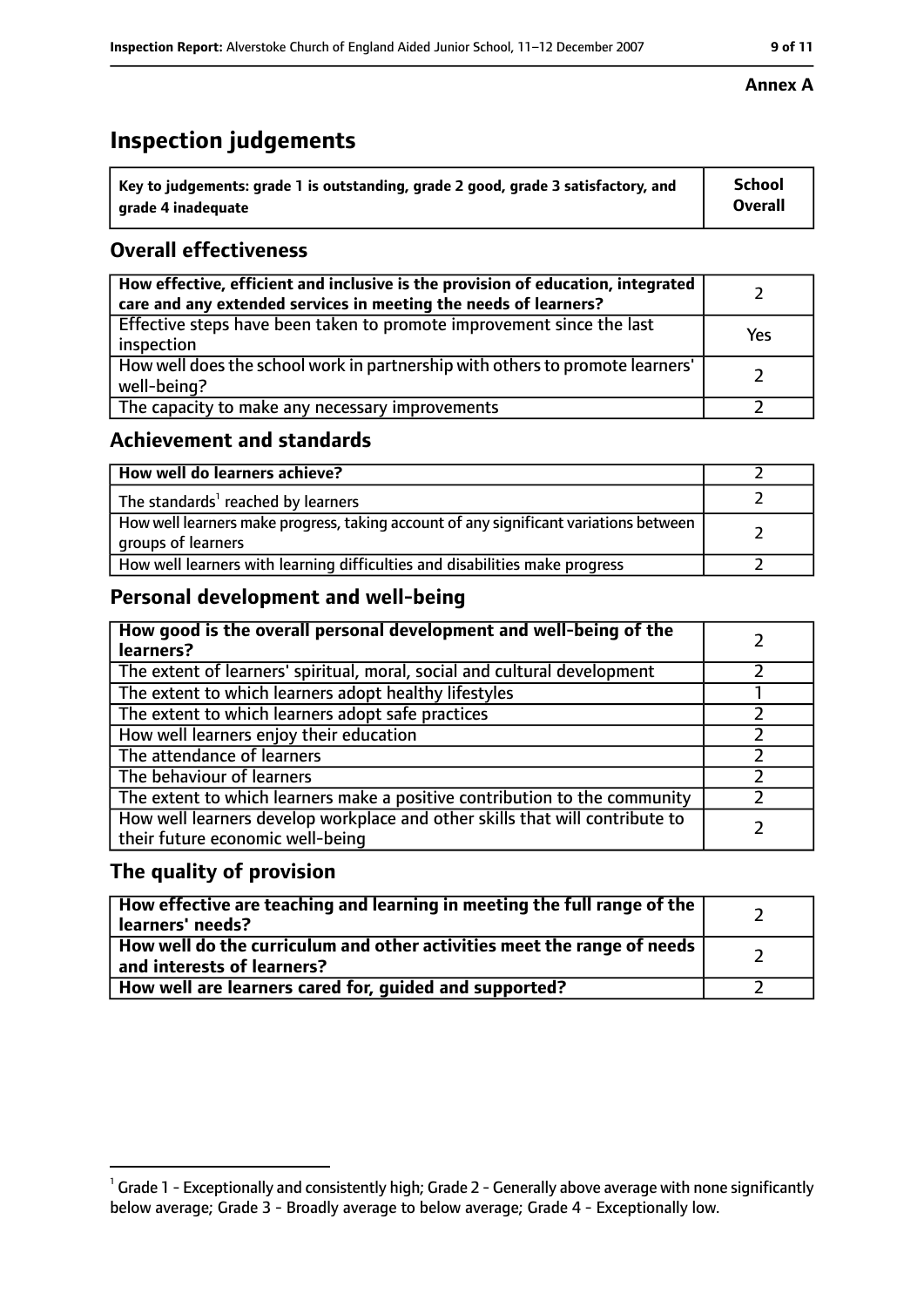#### **Annex A**

# **Leadership and management**

| How effective are leadership and management in raising achievement<br>and supporting all learners?                                              |     |
|-------------------------------------------------------------------------------------------------------------------------------------------------|-----|
| How effectively leaders and managers at all levels set clear direction leading<br>to improvement and promote high quality of care and education |     |
| How effectively leaders and managers use challenging targets to raise standards                                                                 |     |
| The effectiveness of the school's self-evaluation                                                                                               |     |
| How well equality of opportunity is promoted and discrimination tackled so<br>that all learners achieve as well as they can                     |     |
| How effectively and efficiently resources, including staff, are deployed to<br>achieve value for money                                          |     |
| The extent to which governors and other supervisory boards discharge their<br>responsibilities                                                  |     |
| Do procedures for safequarding learners meet current government<br>requirements?                                                                | Yes |
| Does this school require special measures?                                                                                                      | No  |
| Does this school require a notice to improve?                                                                                                   | No  |